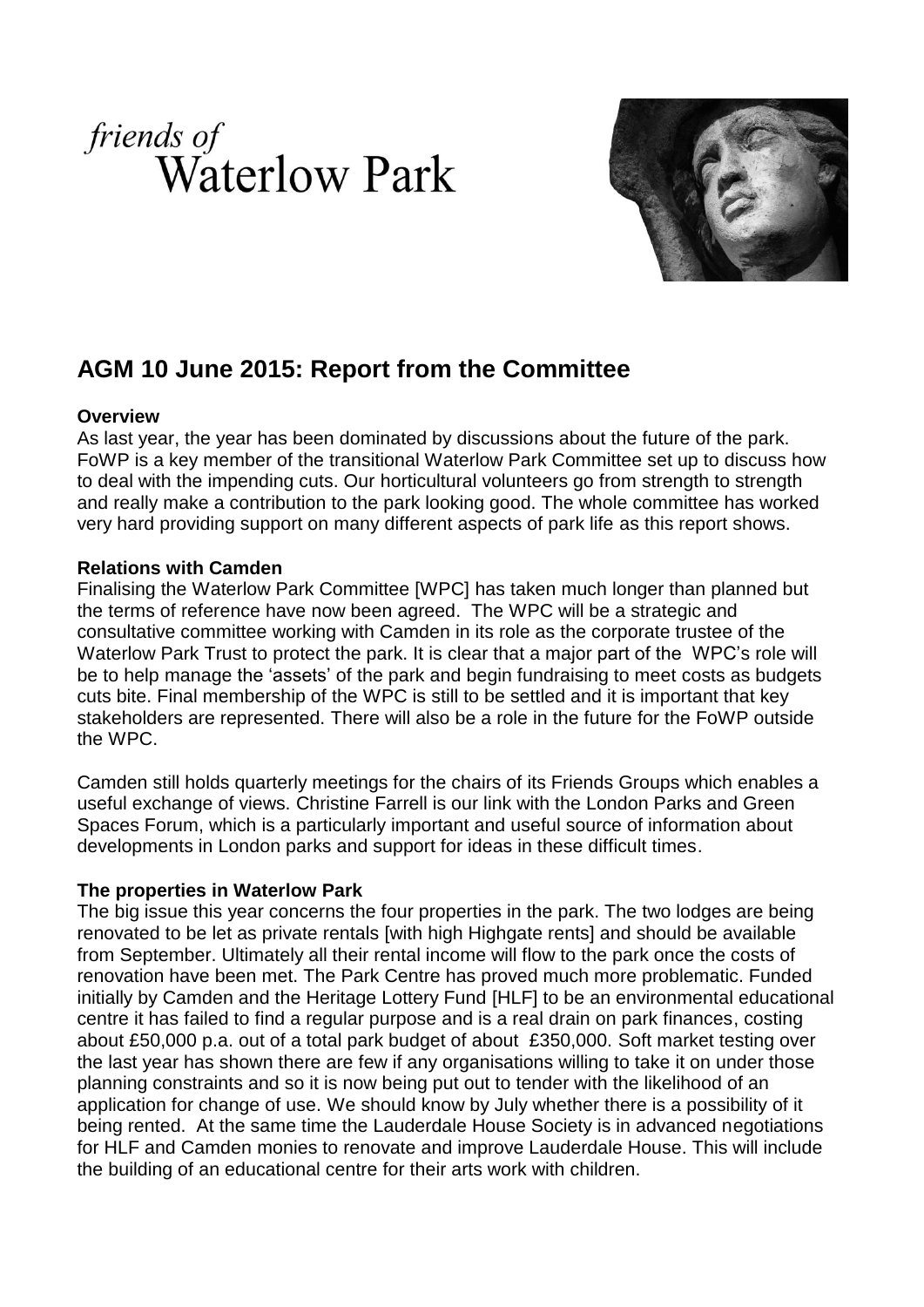FoWP has tried very hard to argue with both Camden and the Heritage Lottery Fund that it is not sensible to have two educational centres funded initially by both the HLF and Camden in one park - but to no avail. We know very few people in Highgate realise this is happening. We feel that there has been a failure to consider the development of the park as a whole and, while there are quite clear historic reasons for this, it is a very great shame. Significant opportunities may well have been lost to generate sensible monies for the park. By September the future will be a lot clearer.

#### **Horticulture and volunteering**

The horticultural activity by volunteers, organised by the committee, has burgeoned over the past year. With an eye to next year's  $125<sup>th</sup>$  anniversary of the opening of the park, our work has concentrated on improving existing herbaceous planting around the park. A grant from Channing School enabled us to revamp the half circles by St. Joseph's gate and a number of fund-raising events have enabled us to replant other beds this autumn. Last October, for reasons both aesthetic and practical, we planted up irises from existing thinnings to indicate the watercourses on the main lawn area. Meanwhile, as part of our regular maintenance programme, we have tended the sensory border, the sundial circles, the lavender terraces, the hydrangea triangle and the rose circle.

To prepare for increasing cuts in the park's budget we have been recycling plants either to sell at one of our plant sales, or to support our own projects and those of the head gardener. One example is the propagation of persicaria cuttings from a surplus on the hydrangea triangle on the southern perimeter path. The head gardener will use these to plant along the northern bank of the middle pond. As low-lying ground cover, the persicaria will prevent soil erosion, deter weeds, require little water once established and sport a thick carpet of long-lasting pink flowers to delight the park user.

We have also been experimenting with re-establishing the RSPB sunflower plantation by growing from seed some 400 sunflower seeds. These will be planted up over the next week and should provide a good show for visitors (and birds).

The volunteer programme has attracted a number of new, local volunteers of high calibre who thoroughly enjoy their morning sessions on Thursday in the park. We are of course always looking for more help. Anyone who is interested in giving up Thursday mornings, please visit our website to find out how.

#### **The community orchard**

Since being planted in February 2013 the orchard has flourished, with our team of dedicated volunteers watering the trees throughout the relatively dry summer months. Last year's newcomers, the four Cox's Orange Pippins and the Doyenne du Comice pear, took time to settle but are now looking very healthy.

Last summer Fitzroy Park's orchard expert Mick Rand came in to help and advise with the stone fruit pruning. As well as trimming the trees, we removed the cage from the cherry tree and started reducing the height of the other cages, allowing them to spread their branches a bit in their second year. Sadly the cherry tree was savaged by what appeared to be a dog attack, and is now on life support behind the Park Centre.

Most of the trees have blossomed well, and this year we are not taking the fruit off in the spring in the hope that we can sample a small harvest at the end of the summer. Very little of the fruit which did grow last year survived the squirrels and birds, so we want to do better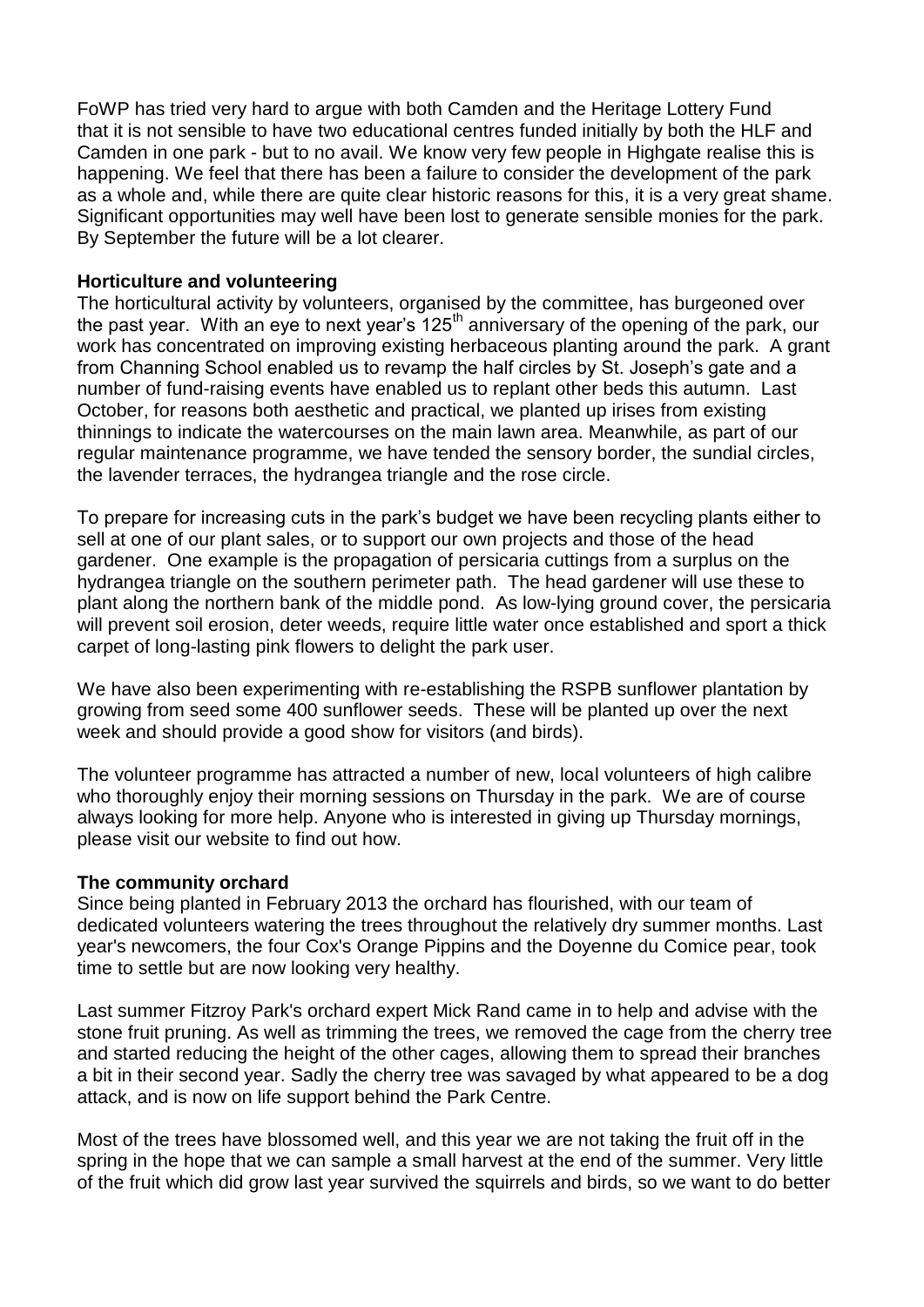this year. The orchard has its own web-site at [www.waterlowparkorchard.org.uk](http://www.waterlowparkorchard.org.uk/) and occasionally tweets @WaterlowPkOrchd

# **Kitchen garden**

There have been some changes in the community groups that manage the kitchen garden plots this year. The Whittington Hospital group and Hargrave school gave up their work and their plots were allocated to two new groups, the Church group and Archway children's group. There is no shortage of people who wish to grow produce in the kitchen garden: a good sign we think. The garden itself is a feature of the park and attracts many visitors, once they discover it, behind the tall yew hedges. We continue to advertise it for the Open Garden Squares weekend in June and last year there were over one hundred extra visitors to the park and the kitchen garden that weekend. This year, the open day of the Open Garden Squares weekend will be on 14 June.

# **Trees, views and maintenance issues**

Consultation about the siting and occasional felling of trees in the park with the Camden tree department has continued following the agreed outline plan covering trees and views. FoWP continues to argue that new trees must be appropriate to the site and not ruin historic and well loved views.

Not long after the last AGM there was a proposal to have 'Forest Schools' use the wildlife area around the upper pond and install some 'recreational' features such as a balancing beam. This was resisted by the FoWP who felt there were other more suitable green spaces for such recreation. We had hoped that what was formerly the RSPB 'sparrow meadow' by the Swains Lane gate would be mown this year as it just looks overgrown and unkempt. This has not yet happened but progress is sometimes slow. The fountain has had a difficult year with a number of problems interrupting smooth operation. It is currently out of commission again.

The park has now almost reached saturation level with memorial benches and there was some confusion over where benches were to be appropriately sited in 2014-15. Unfortunately, there are still not enough benches near the tennis courts, despite repeated requests. It seems that this is not an area where memorial benches are deemed appropriate as there is a perceived higher likelihood of vandalism. In our experience the damage to benches in this area has been mainly due to contractor vehicles destroying them by mistake.

The outstanding work on drains has now been completed. Dog waste bins have been removed and ordinary bins are now in use. This was because the old bins were rusting. A proposal for beehives which might have been welcome (especially to the Orchard), depending on their siting and management, seems to have gone into abeyance. The TCV Conservation Volunteers continue to contribute to the park, working principally in the nature areas around the top and lower ponds.

# **Wildlife**

To date funding applications which have been made for some monies to develop wildlife infrastructure have not been successful. Nothing has so far come of the proposal to have beehives in the upper pond area, but this is still an aim.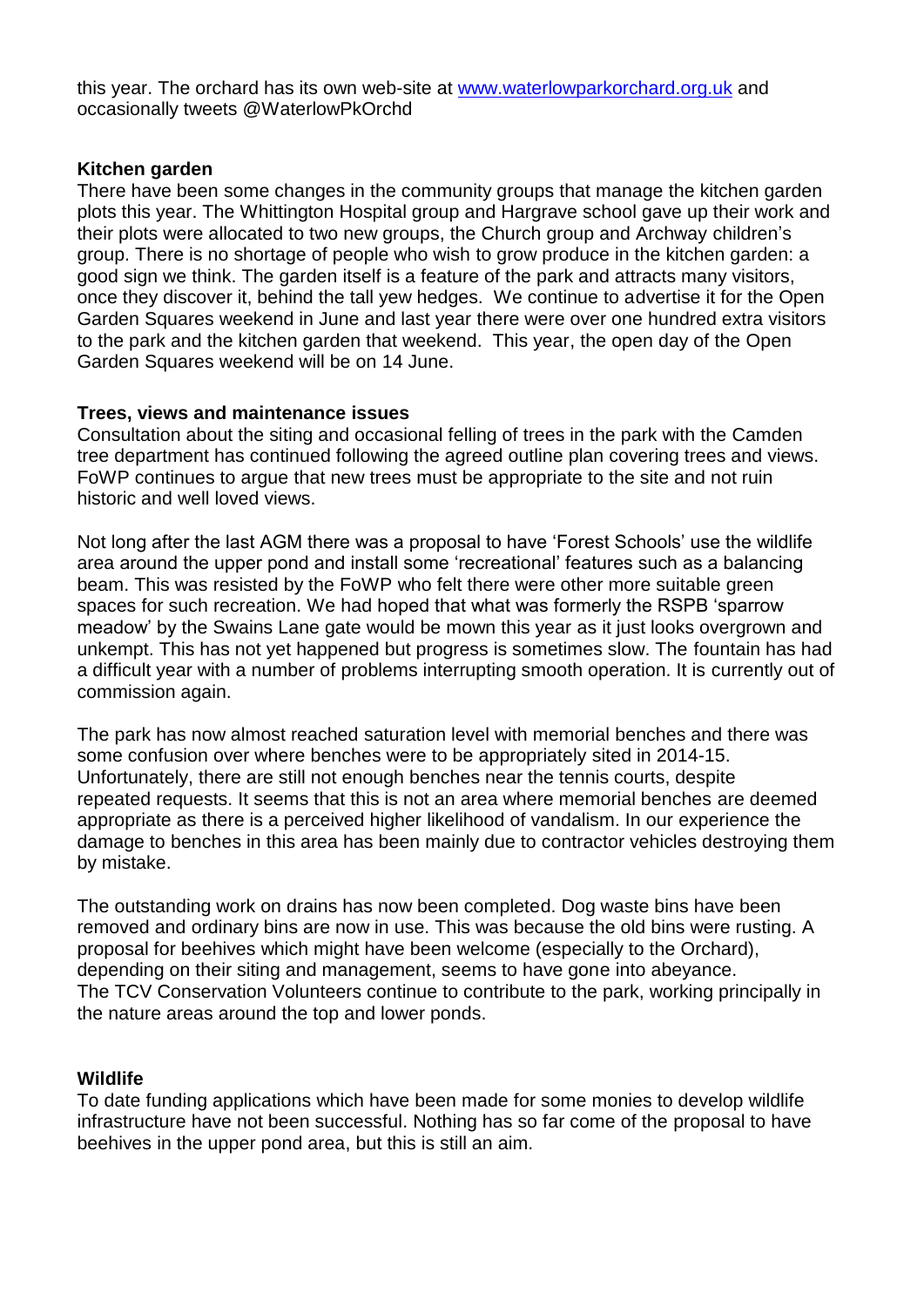# **Sport**

FoWP has long wanted to develop a strategy for sport in the park, particularly to see the tennis courts used more productively and to encourage children and young people to use the park more, ideally on the courts. Progress on this is painfully slow, not least because we do not have enough resources on the committee to work up ideas. We have met with Camden to discuss how to take this forward and also what other healthy sports could be developed - such as an outdoor gym. Coolhurst tennis club continues to hire some courts to run tennis for children but it is not clear to what extent this is helping meet our aim of getting underprivileged children doing sport. There are also some maintenance issues which need to be resolved. We would welcome one or two more members onto our sports committee to help us develop ideas.

# **Anniversary of the public opening of the park - 2016**

126 years ago Sir Sydney Waterlow offered the grounds of his Highgate estate to the London County Council to be a 'garden for the gardenless'. To mark this and the anniversary in 2016 of the formal opening of Waterlow Park in 1891, FoWP continues to gather historical information and memories via its website from people worldwide as well as locally from residents. Last September a joint initiative with the HLSI archives led to a display of some of their holdings in the HLSI, and the Friends are already planning one or more events for 2016. Please do offer your memories, your material and your time to help make this happen.

### **Events**

In the months following the 2014 AGM, the Friends put a great deal of time and energy into organizing a day-long event to celebrate the 125<sup>th</sup> anniversary of the bequest of the land for the park. The 'Lark in the Park' was held on a rather grey Saturday in late September  $[20<sup>th</sup>]$ on the grassy space below the tennis courts. The members of the committee and other Friends, supported by numerous family members and others, made a herculean effort to bring this off successfully.

Sir Sydney's descendant Sir Christopher Waterlow opened the event together with the Deputy Mayor of Camden. Stalls and activities run by the Friends offered games, music, plants and refreshments – all with the aim of bringing people together to enjoy and celebrate the park. Local Highgate businesses were extremely generous with sponsorship and prizes for a raffle and other competitions.

Although the Lark was fairly small-scale compared with some other regular local events, it took considerable effort and demonstrated the importance of forward planning and of bringing in as many supporters as possible from outside the committee. The 2014 event was envisaged as a dress rehearsal for a larger celebration next summer to mark 125 years since the grand opening of the park in 1891. We hope to attract new volunteers and helpers to make this an even better day.

During the year the Friends have planned occasional afternoons during school holidays of trails and quizzes for families. These are always weather dependant and we had to cancel in May 2014 but we have had a great response to the events held in July and October 2014 and at Easter this year. They offer a valuable opportunity to talk to visitors and their children and to sign up new members. The new high quality Guide to Waterlow Park leaflet, highlighting features around the park, has proved popular on these occasions. The Oxfam Bookshop in Highgate has kindly put some on sale at £1 each.